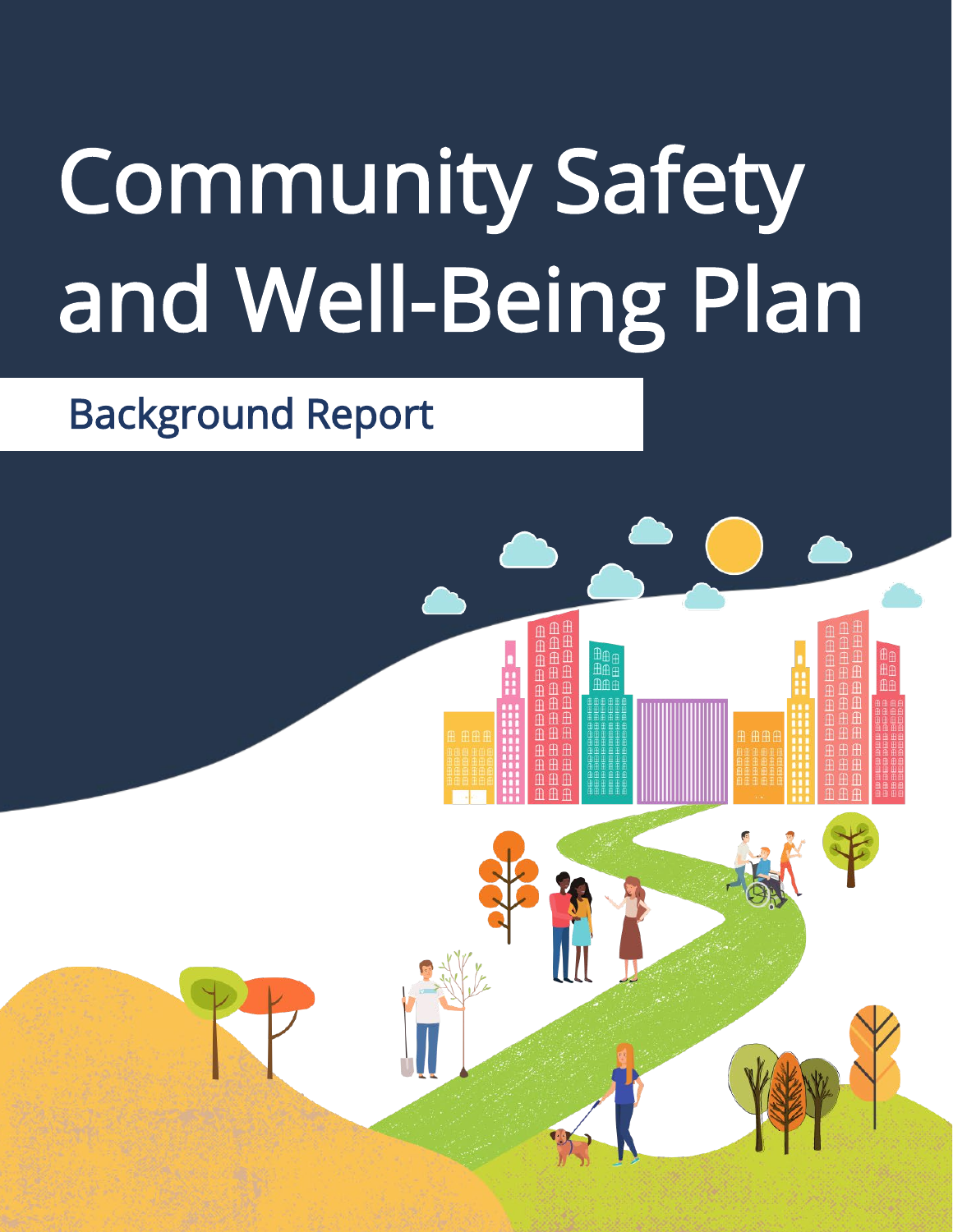# Lambton County's Community Safety and Well-Being Plan

People and organizations are working together to tackle family violence, mental health and addictions, and systemic discrimination

# Together, we'll make a difference

Residents in Lambton County struggle to thrive due to family violence, mental health and addictions issues and systemic discrimination. Over the next 4 years, Lambton County's Community Safety and Well-Being Plan (2022-2025) will help us address these challenges collectively.

This plan, with its focus on community support that promotes equity, inclusion and health and wellness, can be transformational for our community. At its foundation, the plan will work to build a culture of fairness, equity, and access to opportunity where individuals and families are able to meet their needs for education, health care, food, housing, income and social and cultural expression.

# Expectations of Local Community Safety and Well-Being Plans

In accordance with Provincial legislation through the Ministry of the Solicitor General, as part of the [Community Safety and Policing Act, 2019](https://www.ontario.ca/laws/statute/19c01) and the [Safer](https://www.ontario.ca/laws/statute/s18003)  [Ontario Act \(2018\),](https://www.ontario.ca/laws/statute/s18003) municipalities are required to develop and adopt a Community Safety and Well-Being Plan (CSWB). The legislation specifies working in partnership with a multi-sectoral advisory committee comprised of representation from the police service board and other local service providers in health/mental health, education, community social services and children/youth services.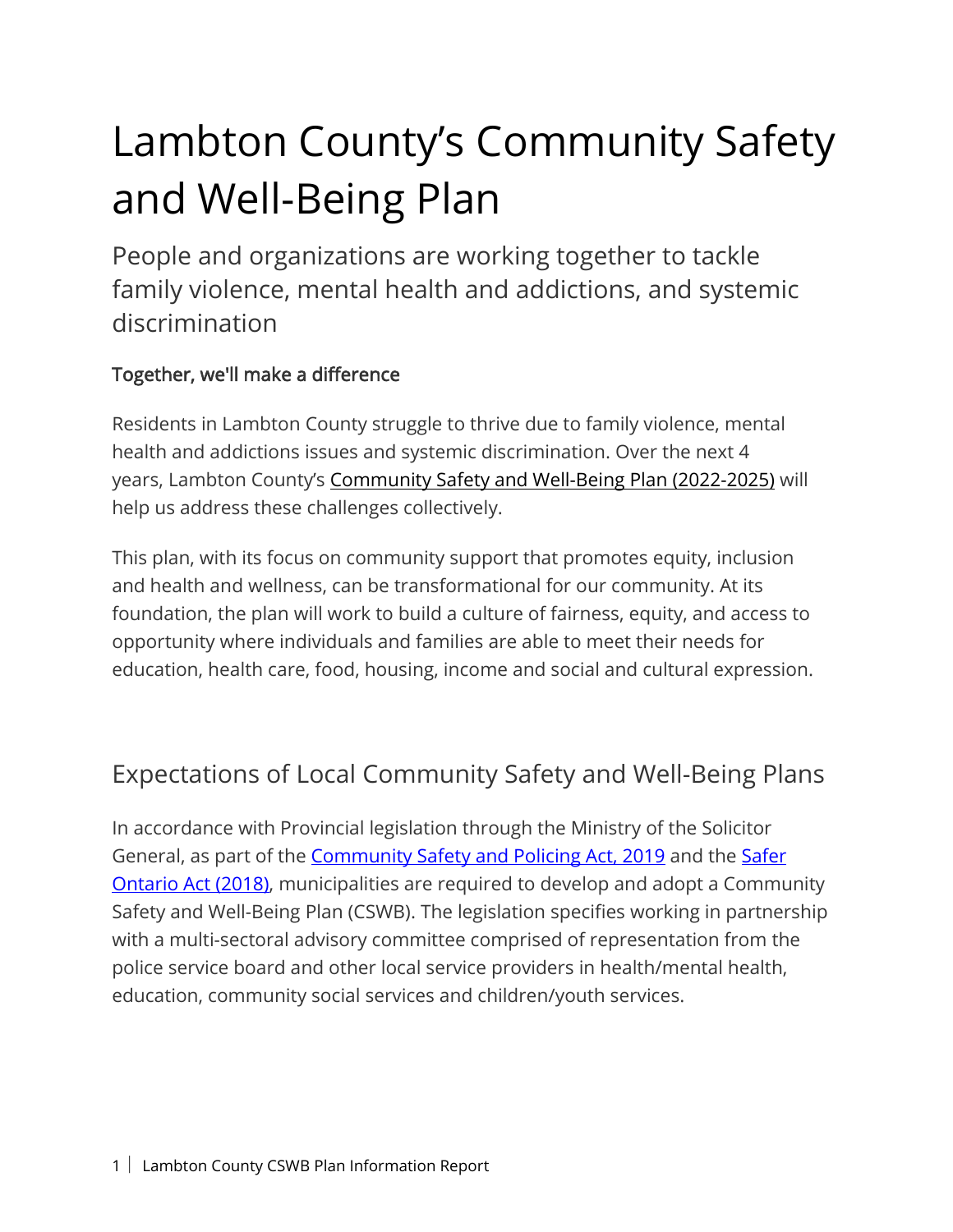# **TIMELINE**

# About the Plan

Lambton County's CSWB Plan provides a road map for how partners can work collaboratively across different sectors toward a shared commitment of making Lambton a safer, more inclusive and connected community where all residents thrive. The plan provides an opportunity to take collective action and break down silos with a shared commitment towards equity and advancing well-being and safety.

The plan is guided by the [Ministry of the Solicitor](https://www.ontario.ca/document/community-safety-and-well-being-planning-framework-booklet-3-shared-commitment-ontario)  [General's Community Safety and Well-being Planning](https://www.ontario.ca/document/community-safety-and-well-being-planning-framework-booklet-3-shared-commitment-ontario)  [Framework,](https://www.ontario.ca/document/community-safety-and-well-being-planning-framework-booklet-3-shared-commitment-ontario) which defines community safety and wellbeing as the ideal state of a sustainable community where everyone is safe, has a sense of belonging, opportunities to participate, and where individuals and families are able to meet their needs for education, health care, food, housing, income, and social and cultural expression.

Over 25 organizations, representing emergency services, education, health and social service providers and governments, came together to develop the plan.

# Working Together

While Lambton County Council was responsible for preparing and adopting the Plan, the Plan was developed, with, by and for the community. Over 1,150 Lambton County residents and 25 stakeholders were consulted through community consultations in 2020 and 2021. Their input helped clarify the top five priorities for Lambton County.

## 2020

County Council decides on one CSWB plan

Oversight and Advisory Committees established

#### **March 2021**

Community wide survey launched (available in English and French)

Data Report developed

#### **April 2021**

**Advisory Committee** identified CSWB priorities

**May 2021** Priorities confirmed

#### **June 2021**

Priority population survey launched

#### **Dec 2021**

Priority working groups confirm details of strategy

#### **June 2022**

CSWB Plan adopted by Lambton County Council

Plan submitted to Ministry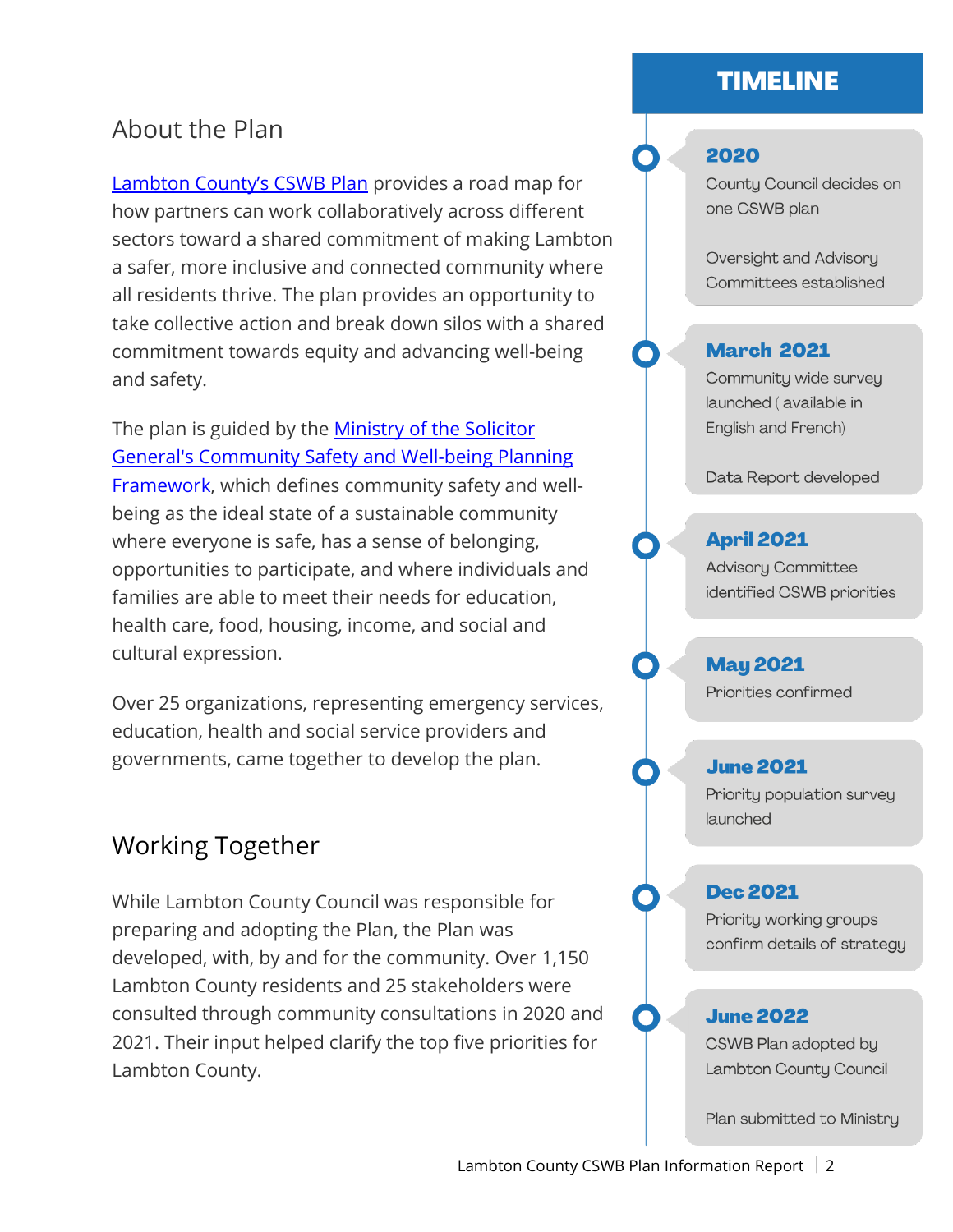Partners in government, health, social, policing and justice services, recognized early on the need to work together and focus both on prevention and intervention in a balance approach.

### Guiding Community Work

Identified initiatives and strategies, which align with community safety and wellbeing planning, have provided Lambton's CSWB Plan with predetermined actions based on current and future needs, best practices and insights from our community. From the large number of plans and strategies identified in the Asset Map section of the **Data Report**, the following were specifically used in identifying the priorities and the specifics for each priority, such as indicators:

- [Canadian Community Health Survey \(2017-2018\);](https://www150.statcan.gc.ca/t1/tbl1/en/cv.action?pid=1310011301)
- **Lambton County Emergency Response Plan (2019);**
- [Housing & Homelessness Plan \(2020-2024\);](https://www.lambtononline.ca/en/resident-services/resources/Documents/Housing/County-of-Lambton-Housing-and-Homelessness-Plan--Jan.-17-2020--Final.pdf)
- Lambton County Drug & Alcohol Strategy (Draft Version)
- **[Lambton Detachment OPP Action Plan \(2020-2022\);](https://www.opp.ca/tms/entrydata.php?fnc=3&_id=60995ff1d4d5360ce22bd954)**
- [Mental Health Profile, Lambton County \(2018\);](https://www.lambtononline.ca/en/resident-services/resources/Documents/CSWB-Plan/Mental-Health-Profile-Lambton-County-2018.pdf)
- [Ontario Health Team Full Application Submission "Innovating Together for](https://www.sarnialambtonoht.ca/wp-content/uploads/2020/10/SL-OHT-Full-Application-Sept-17-2020.pdf)  [Better Health\\*";](https://www.sarnialambtonoht.ca/wp-content/uploads/2020/10/SL-OHT-Full-Application-Sept-17-2020.pdf)
- [Petrolia Community Well-Being Master Plan \(2018\);](http://town.petrolia.on.ca/wp-content/uploads/2021/03/Health-Hub-Final-Report.pdf)
- [Sarnia Police Service Business Plan \(2020-2022\)](https://www.sarniapolice.com/wp-content/uploads/2020/06/Business-Plan-2020-March4.pdf)

*\* In November 2020, the provincial government approved the Sarnia-Lambton Ontario Health Team as an official Ontario Health Team.*

It is important to note that this is not an exhaustive list of initiatives and strategies related to the identified five priorities; other plans and community initiatives that support community safety and well-being will be identified to support future iterations of the plan.

#### Stakeholder Collaboration

Stakeholder conversations gathered input from organizations, coalitions and other entities with connections to diverse groups within the community and supported the identification of leadership roles for future CSWB Plan actions.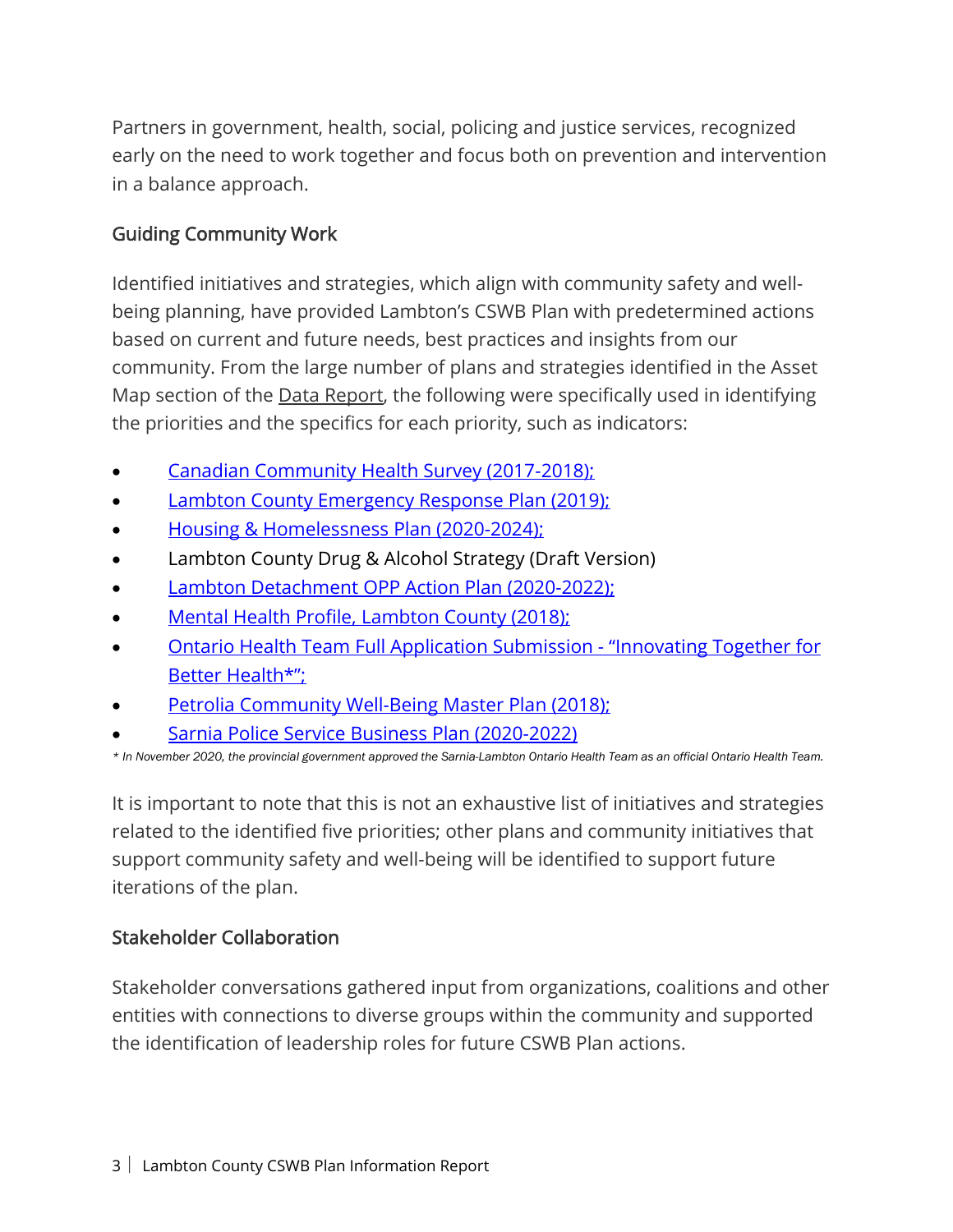To provide guidance and oversight to the development of the plan, an Oversight Committee including community organizations, local municipalities, and police were accountable to County Council to ensure the Ministry requirements were met and made the decisions regarding the components of the CSWB Plan.

The larger Advisory Committee, consisting of 16 community partners, was created to represent the broader community sectors required through the Ministry of the Solicitor General for this CSWB planning process.

### Community Consultation

Ensuring the community's voice and experiences are reflected in the plan was a priority.

Opportunities for discussion, engagement and learning were a crucial component to the development of the CSWB Plan. The engagement process provided an opportunity for the community to ensure that the plan focuses on identified priorities of Lambton County residents.

A large amount of community feedback was obtained:

- 802 Lambton County residents completed an online survey in March 2021;
- 275 individuals with lived/living experience shared their stories through a priority survey. The stories were insightful, passionate and profound;
- 5 working groups were established to assist in identifying gaps in the community and identified effective strategies and initiatives that would enhance the safety and well-being of Lambton County; and

Access the following resources:

- [Lambton County Community Safety and Well-Being Survey](https://www.lambtononline.ca/en/resident-services/resources/Documents/CSWB-Plan/Lambton-CSWB-survey.pdf)
- Priority Population Survey for Community Safety and Well-Being Plan
- Both the **[Priority Population Report](https://www.lambtononline.ca/en/resident-services/resources/Documents/CSWB-Plan/Living.Lived-experience-Report.pdf)** and the **Community Safety & Well-Being** [Data Report](https://www.lambtononline.ca/en/resident-services/resources/Documents/CSWB-Plan/Community-Safety--Well-Being-Data-Report.pdf) serve as a summary report of data accumulated regarding the plan and was developed with the intention to be used by the project's Advisory Committee as they worked to establish Lambton County's recommended priorities.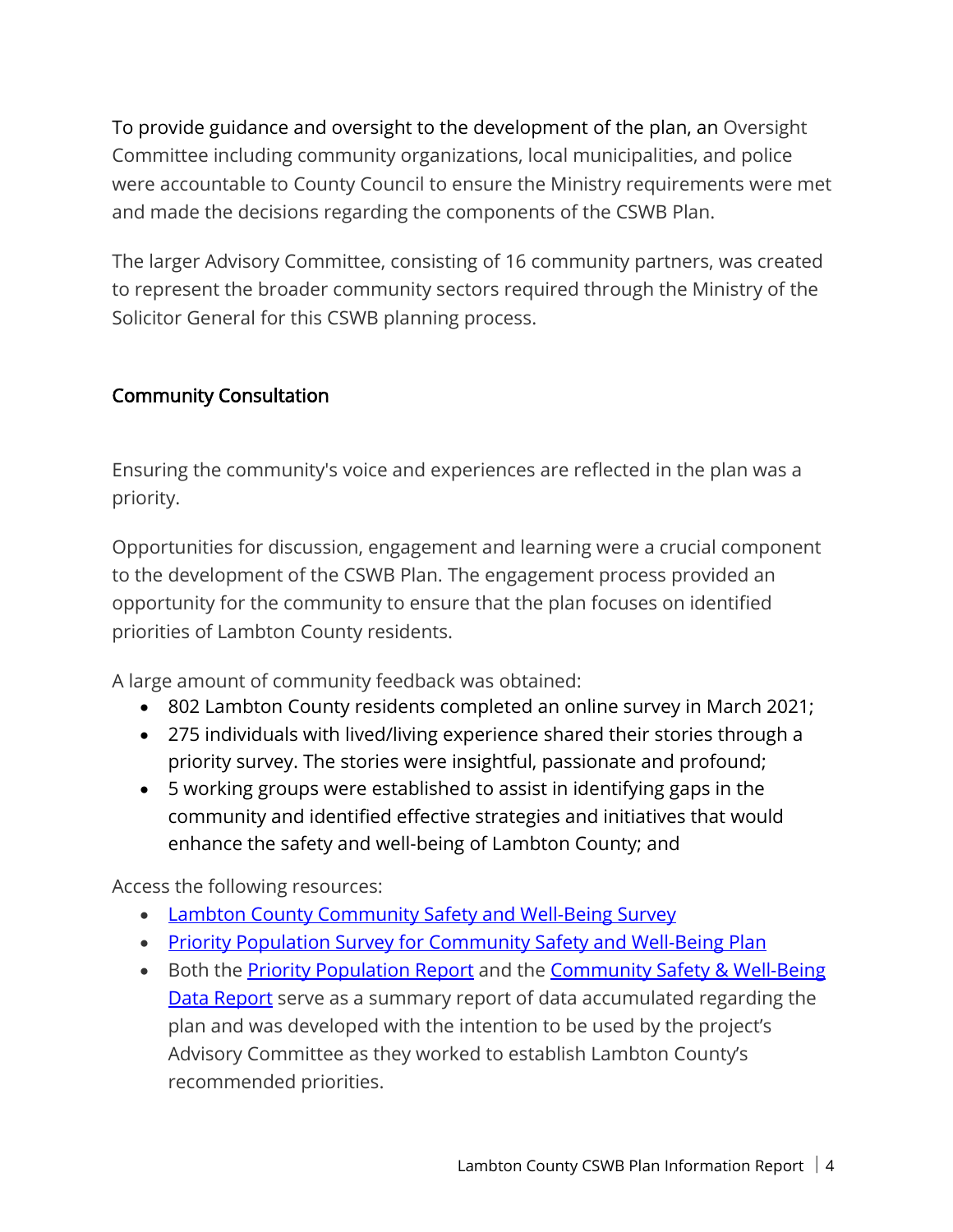# Focus Areas

Lambton County's CSWB Plan consists of strategies and actions that fall within the four levels of intervention identified in the Ministry framework while focusing our efforts on social development and prevention. While the plan recognizes there are many topics that impact community safety and well-being, 5 priority areas of focus have been identified locally:

- Community Safety;
- Housing and Homelessness;
- Mental Health and Addictions;
- Poverty; and
- Systemic Racism

For each priority, a corresponding working group was formed to identify established community strategies and initiatives that will continue to support each priority area, determine specific outcomes and indicators to measure the success of the Plan and to identify new initiatives that ensure Lambton County maintains high levels of safety and enhances the well-being of residents and communities.

Throughout the 3-year course of the plan and in future iterations, the CSWB Plan will continue to be responsive to emerging needs in Lambton County and will create ongoing opportunities for community engagement and involvement.

# Priority 1: Community Safety

Desired Outcomes:

- Reduction and prevention of harm and victimization (violent crime, property crime, illicit drugs);
- Improve the transition process between police and hospital staff;
- Maximization of Mental Health Engagement and Response Team resources; and
- Enhance the delivery of service to and interaction with the public.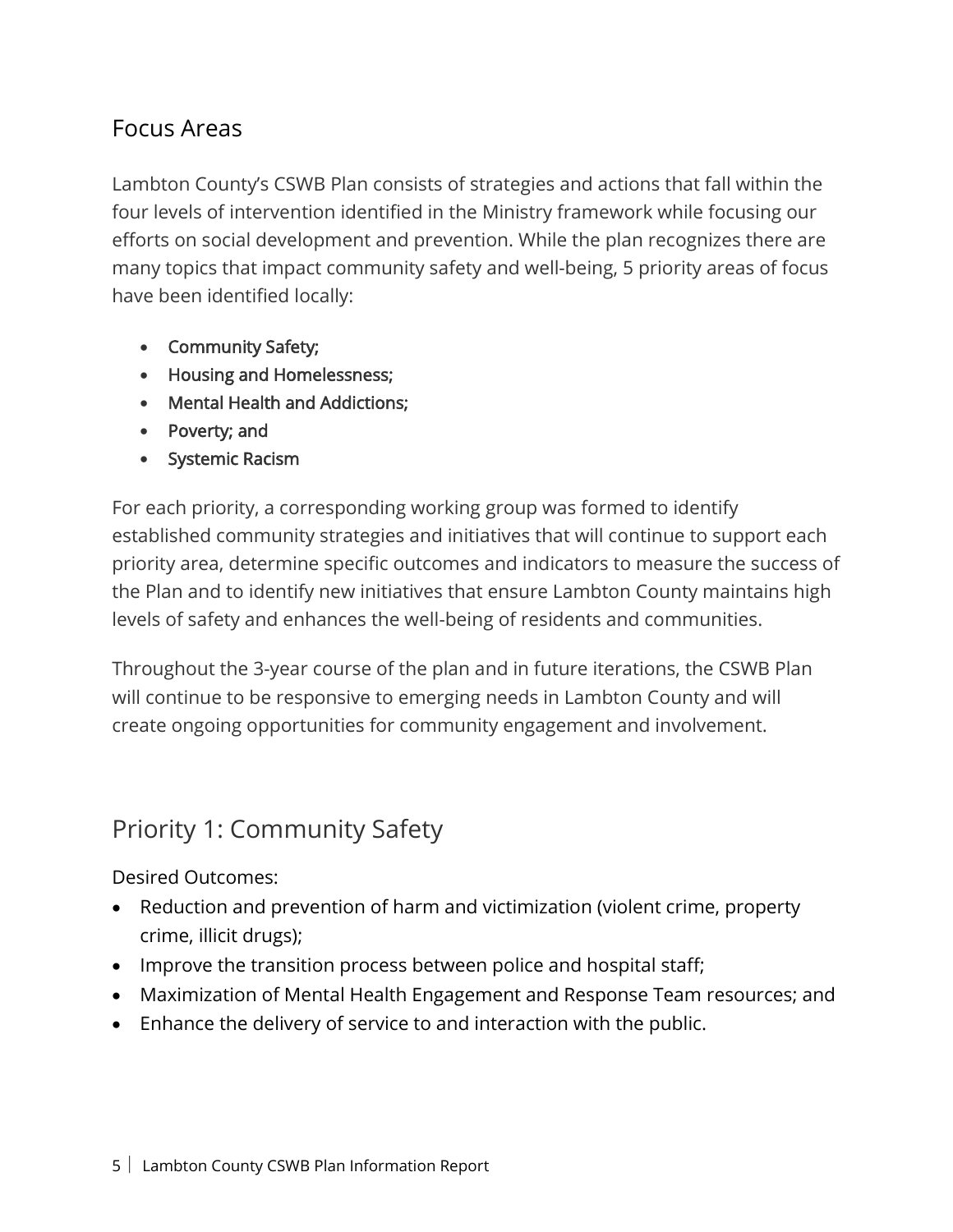Strategies to Support Community Safety:

- Continue to utilize and support the Sarnia Police and OPP's Mobile Crisis Response efforts for mental health related calls for service;
- Continued use of residential and business assessments, particularly within rural communities as a proven strategy for reducing property related crime and victimization;
- Continue to offer fraud prevention initiatives, for residents and vulnerable populations (such as seniors);
- Continue to provide educational sessions with vulnerable persons and groups relating to cyber and financial crime;
- Increase officer training and exposure through CMHA and mental health nurses assigned to patrol with officers;
- Continued use of crime prevention strategies such as "Lock it or Lose it"; and
- Share information with the community regarding relevant incidents to both raise awareness and assist in solving crime.

# Priority 2: Housing and Homelessness

#### Desired Outcomes:

- Increase and sustain supply and appropriate mix of affordable housing;
- Increase supports that meet people's needs to achieve housing stability; and
- Eradicate homelessness

Strategies to Support Housing and Homelessness:

As this plan is all encompassing for housing and homelessness initiatives, it was identified that two of the four housing and homelessness goals will be incorporated into the CSWB Plan. The Community Safety and Well-Being Plan will work alongside the existing Housing and Homelessness Plan and will aim to address any gaps that are not already considered. As such, the Housing and Homelessness Priority will not include specific goals, strategic objectives or outcomes but rather will support those of existing initiatives.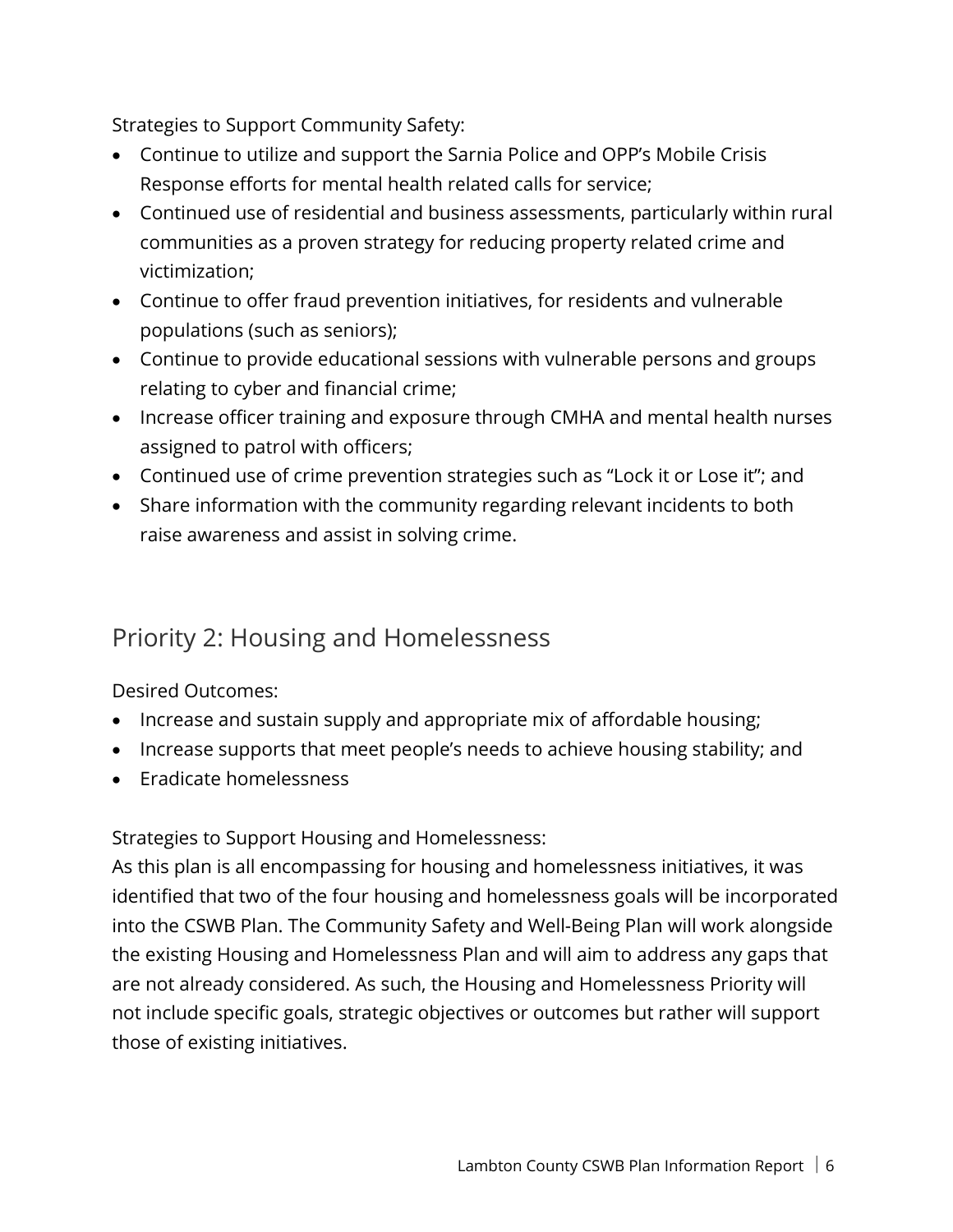# Priority 3: Mental Health and Addictions

Desired Outcomes:

- Increase mental well-being through greater social connections and meaningful involvement;
- Enhance community and organizational capacity for mental health promotion and substance use prevention action;
- Reduce the stigma of problematic substance use and addictions;
- Increase access to problematic substance use and addiction services; and
- Coordinate intake and referral pathways and care delivery amongst community agencies, health care and the community policing and enforcement sector.

Strategies to Support Mental Health and Addictions:

- Lambton OPP and Sarnia Police will continue to provide mental health screening to assist officers responding to people experiencing a mental health crisis and support interactions with Mental Health professionals;
- Continue to advocate for withdrawal management programs and facilities;
- Continue to see community partners work together to implement the Working Together for Kids Mental Health Strategy to support better outcomes for children and youth with mental health needs;
- Identify opportunities to support the development of ACCESS Open Minds Sarnia-Lambton, mental health and addictions youth space for youth 11 to 25 years old and their families who are seeking fast access to education, assessments, counseling and treatment; and
- Lambton County's Drug and Alcohol Strategy, currently in draft version, will lead community efforts according to the three identified pillars: Harm Reduction and Treatment, Demand Reduction and Supply Reduction. Many existing initiatives fall within these pillars that are focused on the strategic priorities of:
	- Communities that are safe, resilient and support healthy choices.
	- People who are compassionate and trauma informed.
	- Services that work for everyone.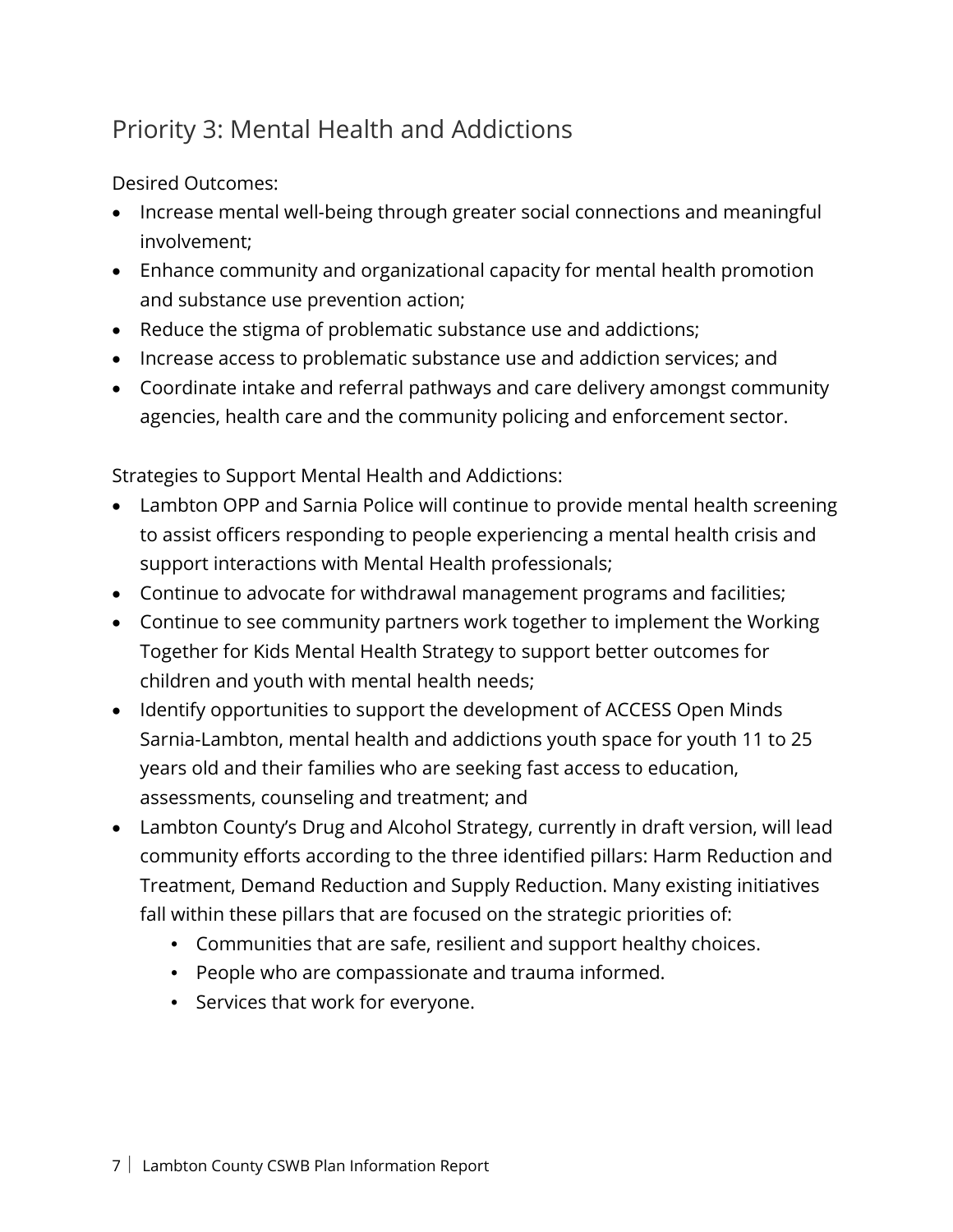# Priority 4: Poverty

Desired Outcomes:

- Reduce the number of individuals and families living in poverty; and
- Increase food security for all those in Lambton County.

Strategies to Support Poverty:

- Identify information sharing opportunities regarding community resources and support available to those in need, for example since the start of COVID-19, an ongoing community resource has been developed highlighting categories of services for Basic Needs (Income, Shelter and Food), Food Banks, Transportation, Safety & Security, Employment Services, Mental Health & Wellness, Legal & Advocacy, Education and Literacy, General Websites & Information);
- Continue to support the sustainability and expansion of the Huron Shores Area Transit that links rural communities between Sarnia and Grand Bend;
- Identify opportunities to advanced rural connectivity (Internet access, transportation options);
- Identify opportunities for further community programming fostered around Circles® poverty reduction strategies: crisis management, life stabilization, increased education, job placement and job retention;
- Continue the operation of the Mobile Market; a small network of organizations addressing food insecurities for vulnerable individuals during the summer and fall season; and
- Continue to provide community training opportunities such as, Getting Ahead and Bridges out of Poverty, both of which analyze the impact of poverty.

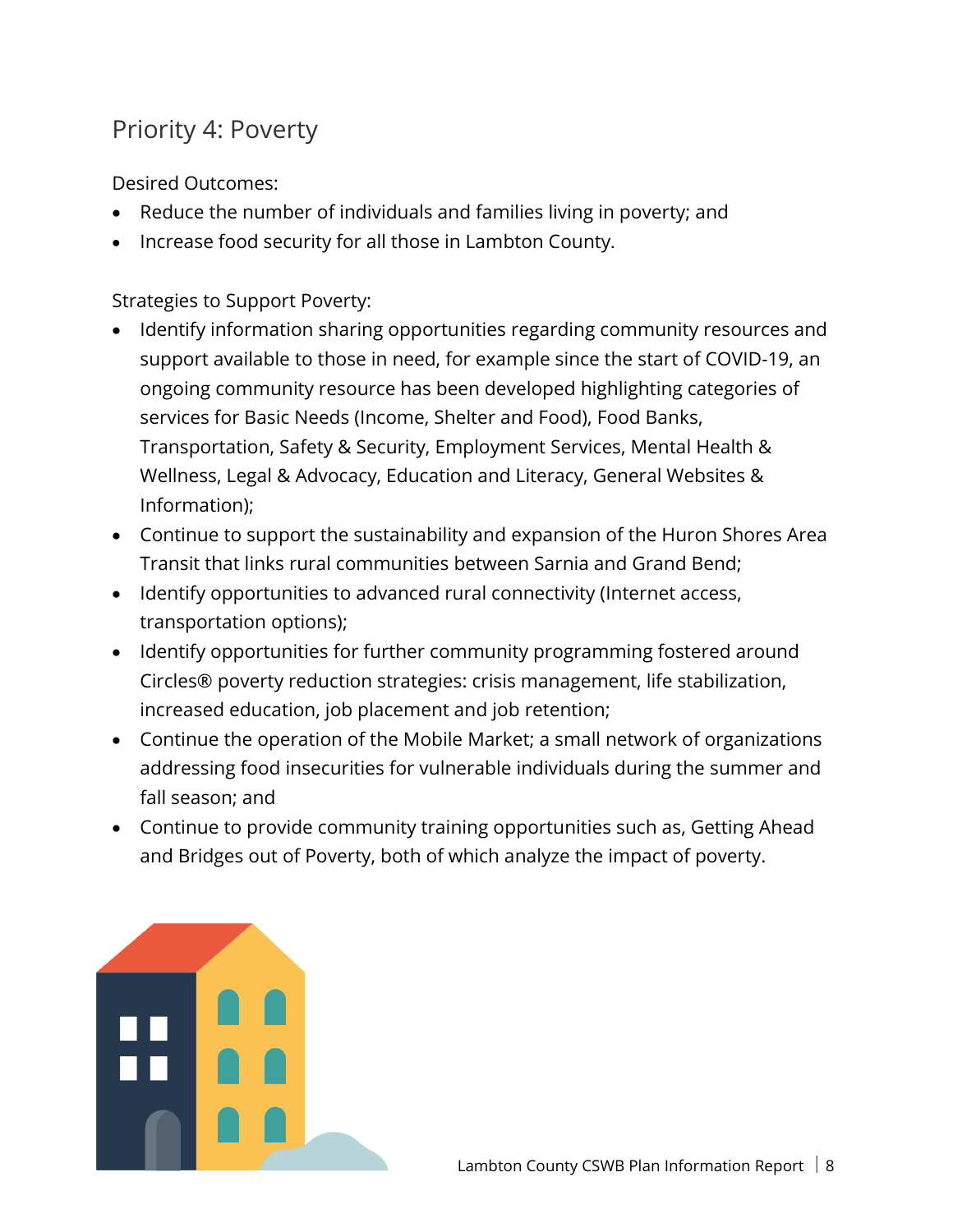# Priority 5: Systemic Racism

Desired Outcomes:

- Increase awareness of and address racial discrimination issues;
- Increase awareness of the historical roots of racism and discrimination; and
- Increased public awareness of the barriers and challenges faced by racialized communities, religious minorities and Indigenous Peoples.

Strategies to Support Systemic Racism:

- Expand the coordination and promotion of anti-racism, diversity, inclusion and anti-oppression related events, education and awareness;
- Collaborate with the Sarnia-Lambton Local Immigration Partnership Council to develop forums aimed to address anti-racism practices within organizations (e.g., hiring practices, training);
- Identify opportunities to support Indigenous specific programming, such as Red Path, a healing circle addressing the needs of living life without violence and addictions management and AKWE:GO (All of Us), a program that provides support to meet the immediate needs of the Indigenous child through clientbased activities that focus on social support, health and physical development, institutional intervention;
- Continue and build upon anti-racism strategies within local school boards;
- To align with the Canadian Coalition of Municipalities Against Racism and Discrimination, the Sarnia-Lambton Anti-Racism, Diversity and Inclusion Committee is working to develop a framework for addressing racism and discrimination; and
- Support the Sarnia-Lambton Local Immigration Partnership in the development of a framework for being welcoming and inclusive that municipalities across Lambton County can implement.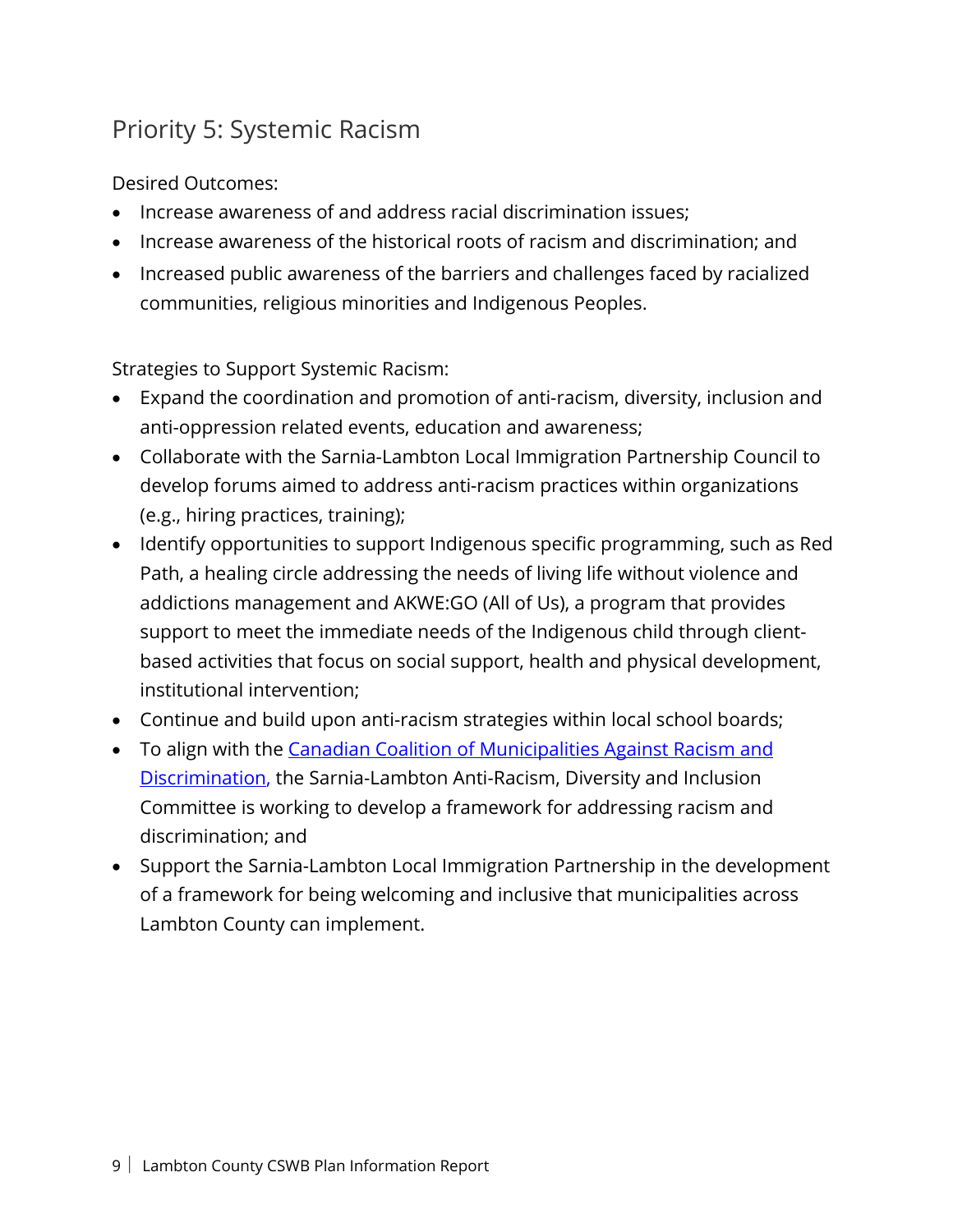# Next Steps for Lambton County

There is an important transition period pending as the group responsible for the CSWB planning process evolves into the group that will provide leadership to the Implementation Phase. Partners are working together to develop a detailed implementation plan which includes outlining key activities and working groups, establishing performance measures and ongoing community engagement. As we move into implementation, we will track our progress with monitoring and evaluation through robust data collection and data sharing.

The Oversight Committee has identified the following next steps that will assist with the implementation of the plan:

- Recruit the Leadership Team for the Implementation Phase;
- Identify leadership capacity for both the Community Safety and Poverty groups and build on those who have come together during the CSWB planning process;
- Determine what the accountability requirements will be for the CSWB Plan (e.g., annual update to County Council, progress reports to the Ministry as required (i.e., every 3-5 years);
- Develop an Evaluation Framework for the overall plan;
- Ensure there is a designated work group for each of the five CSWB priorities;
- Meaningfully engage the populations with lived/living experience and build their experiences into the development of new strategies; and
- Undertake community-wide awareness/education efforts to increase the understanding of the need for the CSWB initiatives overall.

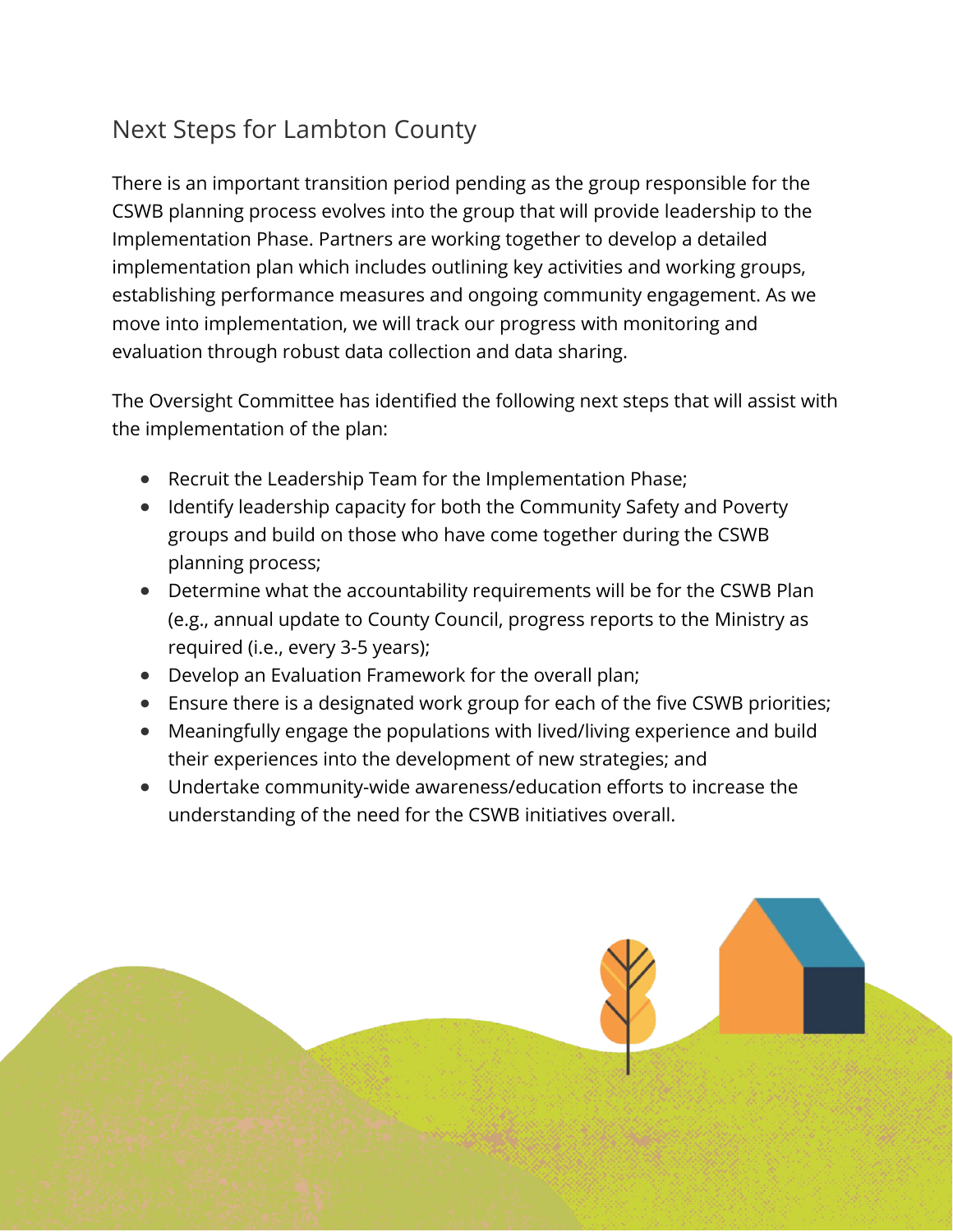# Frequently Asked Questions

# Q: What is a CSWB Plan?

A: A Community Safety and Well-Being (CSWB) Plan is a tool to address key social priorities and goals for safety and well-being. These can include a wide range of issues from mental health to poverty, to building inclusive communities and much more.

Developing a CSWB Plan is about working together to ensure the right services get to the right people at the right time. It involves an integrated approach to service delivery by working with a wide range of agencies and organizations (including but not limited to local and regional government, police service, public health and mental health providers, education, social services, community and custodial services for children and youth).

A CSWB Plan involves identifying risks and proactively developing and implementing evidence-based strategies and programs to address local priorities related to crime and complex social issues.

## Q: Why is having a CSWB plan important?

A: Community safety and well-being is integral to providing a high quality of life.

The ultimate goal of this type of planning is to achieve a sustainable community where everyone is safe, has a sense of belonging, opportunities to participate and where individuals and families are able to meet their needs for education, health care, food, housing, income and social/cultural expression. The success of society is linked to the well-being of each and every individual.

# Q: Why are we developing a CSWB Plan?

A: In accordance with Provincial legislation through the Ministry of the Solicitor General, as part of the Community Safety and Policing Act, 2019 and the Safer Ontario Act (2018), municipalities are required to develop and adopt a Community Safety and Well-Being Plan (CSWB). The legislation specifies working in partnership with a multi-sectoral advisory committee comprised of representation from the police service board and other local service providers in health/mental health, education, community social services and children/youth services.

The Provincial CSWB Planning Framework was released by the Ministry of the Solicitor General and outlines the provincial approach to community safety and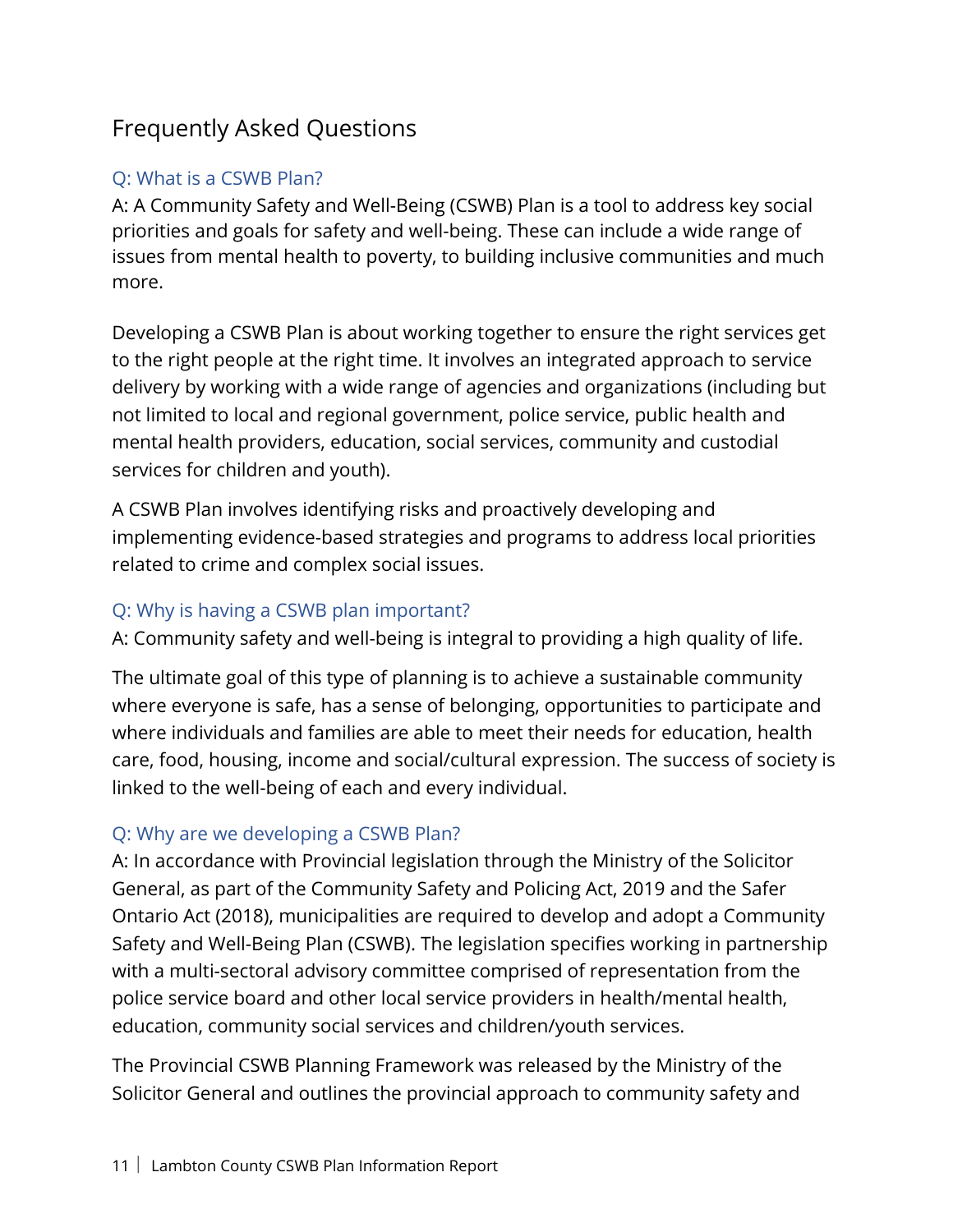well-being. The framework, consisting of four levels of community safety planning intervention (Social Development, Prevention, Risk Intervention and Incident Response), is intended to guide municipalities, First Nations communities and partners in developing local plans. According to the Ministry of the Solicitor General, developing and implementing strategies that are proactive and focused on social development, prevention and early intervention reduce the financial burden of crime.



Social Development: Addressing the underlying causes of social issues through upstream approaches that promote and maintain individual and community wellness. This includes opportunities for employment, income, adequate housing, access to education and other supports that promote social and economic inclusion.

Prevention: Applying proactive strategies to known and identified risks that are likely to result in harm to individuals or communities if left unmitigated.

Risk Intervention: Identifying and responding to situations of acutely elevated risk and mobilizing immediate interventions before an emergency or crisis-driven response is required.

Incident Response: Circumstances that require intervention by first responders such as police, paramedics and other crisis-driven services in the human services system.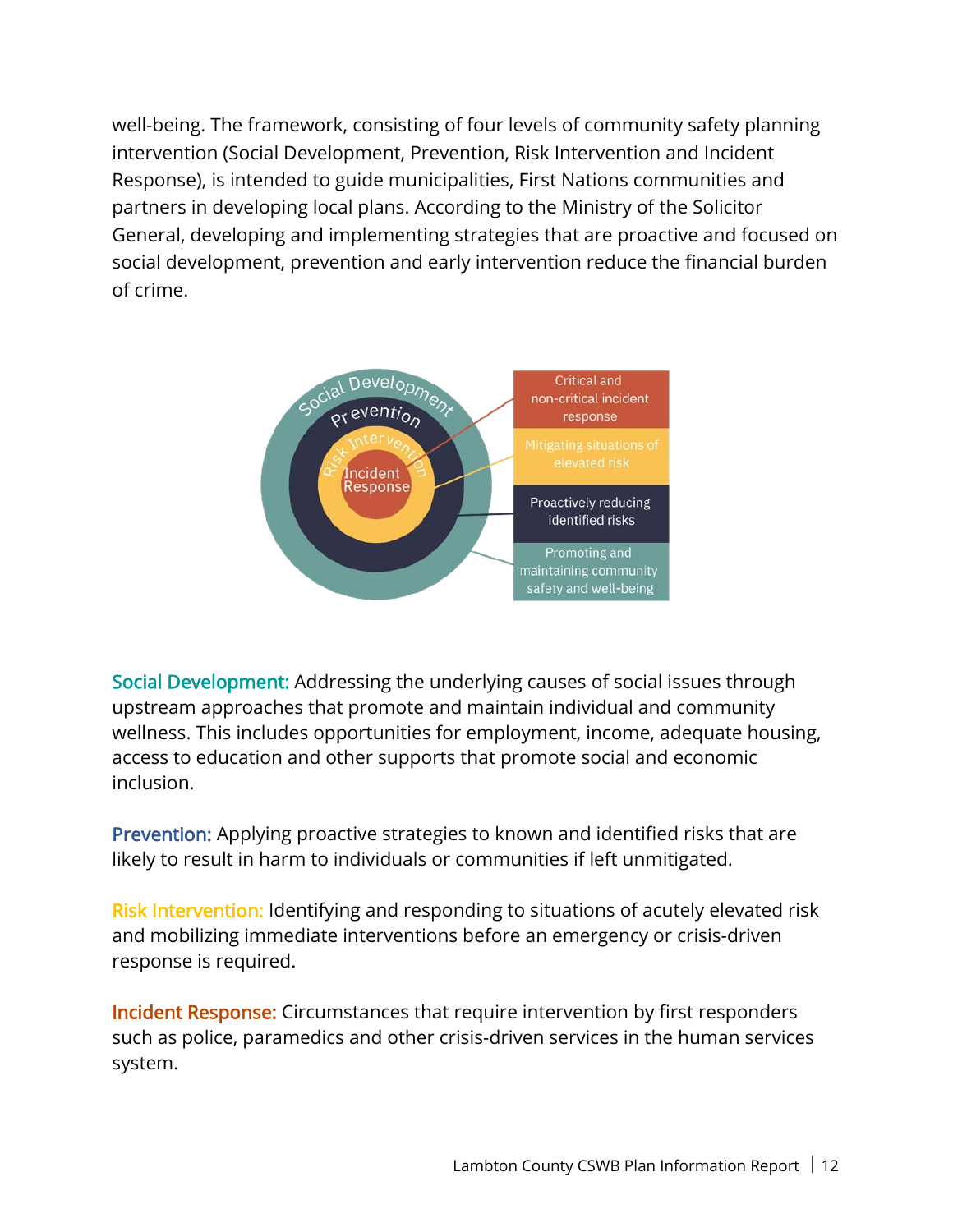## Q: What are the benefits of having a CSWB Plan?

There are many benefits of developing a CSWB Plan, including:

- Enhanced communication and collaboration across sectors, agencies and organizations.
- Effective alignment of resources and responsibilities to better address local priorities and needs.
- Better understanding of local risks and vulnerable groups.
- Increased awareness of and access to services for community members, including vulnerable groups.
- An opportunity to keep Lambton County safe and ensure its residents enjoy a high quality of life.

### Q: What are the CSWB Plan identified priorities for Lambton County?

A: The CSWB Oversight Committee approved priorities based on community input are:

- Community Safety;
- Housing and Homelessness;
- Mental Health and Addictions;
- Poverty; and
- Systemic Racism

# Q: How is a CSWB plan different from other plans Lambton County already has in place?

A: CSWB planning recognizes that complex risks to safety and well-being cannot be addressed in isolation by any one organization, agency or sector. The goal of CSWB planning is to achieve greater coordination and collaboration on issues and situations before they escalate.

The aim of the CSWB Plan is not to duplicate efforts underway but to support and complement this work and address gaps. As part of the development of the CSWB Plan identified initiatives and strategies, which align with community safety and well-being planning, have provided Lambton's CSWB Plan with predetermined actions based on current and future needs, best practices and insights from our community. From the large number of plans and strategies identified in the Asset Map section of the Data Report, the following were specifically used in identifying the priorities and the specifics for each priority, such as indicators: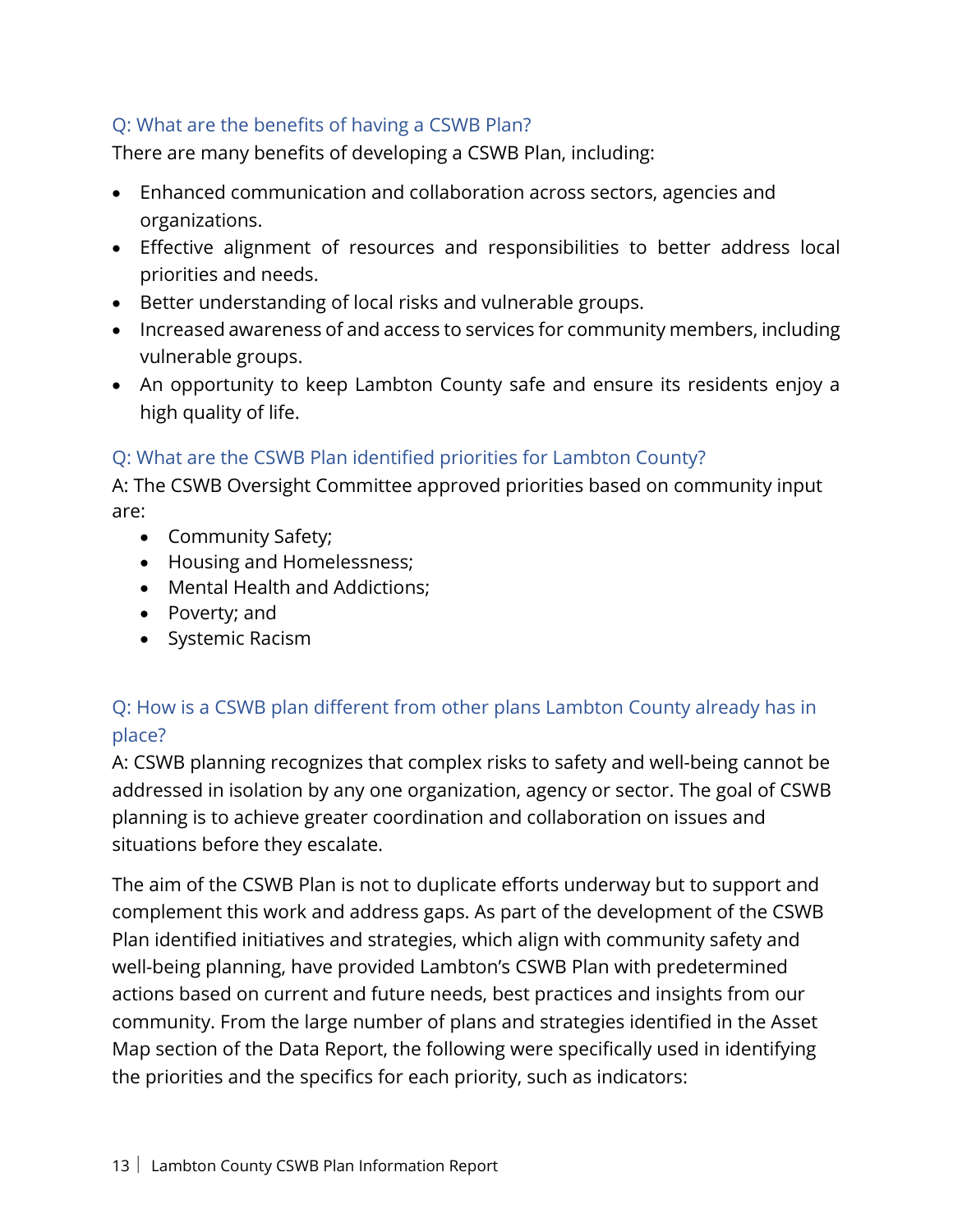- Canadian Community Health Survey (2017-2018);
- Lambton County Emergency Response Plan (2019);
- Housing & Homelessness Plan (2020-2024);
- Lambton Detachment OPP Action Plan (2020-2022);
- Mental Health Profile, Lambton County (2018);
- Ontario Health Team Full Application Submission "Innovating Together for Better Health"\*;
- Petrolia Community Well-Being Master Plan (2018);
- Sarnia Police Service Business Plan (2020-2022)

\* In November 2020, the provincial government approved the Sarnia-Lambton Ontario Health Team as an official Ontario Health Team.

It is important to note that this is not an exhaustive list of initiatives and strategies related to the identified five priorities; other plans and community initiatives that support community safety and well-being will be identified to support future iterations of the plan.

### Q: Are there specific requirements that a CSWB Plan must include?

A: The CSWB Plan must include the following core information:

- Local priority risk factors that have been identified based on community consultations and multiple sources of data including data from Statistics Canada as well as local sector-specific information.
- Evidence-based programs and strategies to address those priority risk factors.
- Measurable outcomes with associated performance measures to ensure that the strategies are effective and the outcomes are being achieved.

# Q: Who is leading the development of the CSWB Plan?

A: The Corporation of the County of Lambton retained DU B FIT Consulting to conduct community consultations and devise the contents of the plan. To provide guidance and oversight to the development of the plan, four groups were established to develop a plan that builds on the levels of intervention for community safety and well-being:

1. The Oversight Committee was the accountable group to County Council to ensure the Ministry requirements were met and manage the budget for the planning process. This group also made the decisions regarding the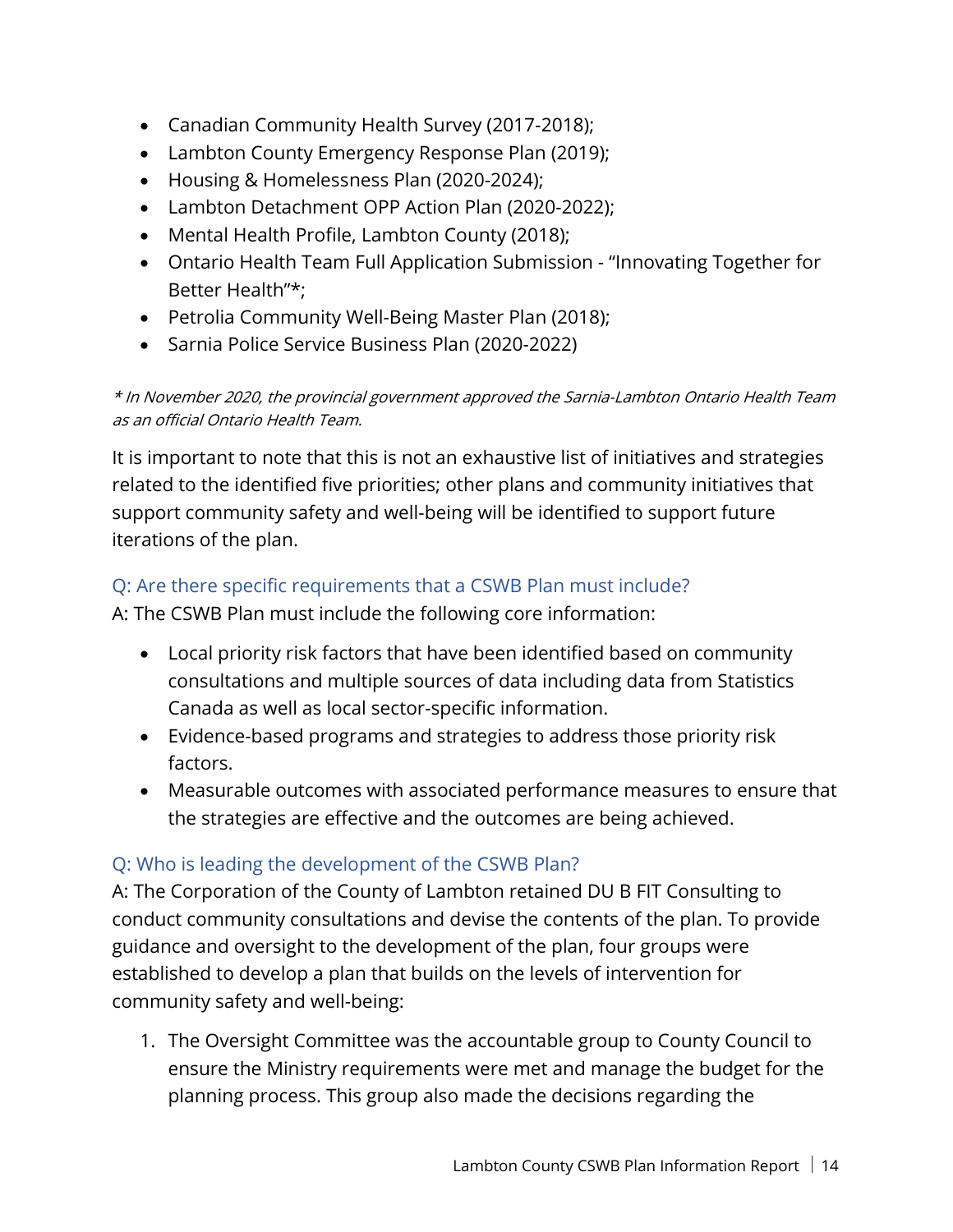components of the CSWB Plan. The Community Safety and Well-Being Oversight Committee:

- City of Sarnia; *Emergency Management and Corporate Security*
- County of Lambton; Emergency Management Services Division, Public Health Services Division, Social Services Division
- Lambton County Council
- Lambton Police Services Board
- Municipality of Lambton Shores
- Ontario Provincial Police, Lambton Detachment
- Sarnia Police Services
- Village of Point Edward
- 2. The larger Advisory Committee was created to represent the broader community sectors required through the Ministry of the Solicitor General for this CSWB planning process. The Advisory Committee:
	- Bluewater Health
	- Canadian Mental Health Association, Lambton-Kent
	- Chippewas of Kettle and Stony Point First Nation
	- Conseil scolaire catholique Providence
	- County of Lambton; Public Health Services Division, Social Services Division
	- Lambton-Kent District School Board
	- Sarnia- Lambton Ontario Health Team
	- Sarnia-Lambton Children's Aid Society
	- Sarnia-Lambton Native Friendship Centre
	- Sarnia Police Services Board
	- St. Clair Catholic District School Board
	- Town of Petrolia
	- Township of Warwick Recreation Services
	- Village of Point Edward Fire and Rescue
	- Village of Point Edward Police Services Board
- 3. A Data Collection Group was established to compile and review local data sets and identify indicators for Lambton County's Data Report. The Data Gathering Group:
	- Canadian Mental Health Association, Lambton-Kent